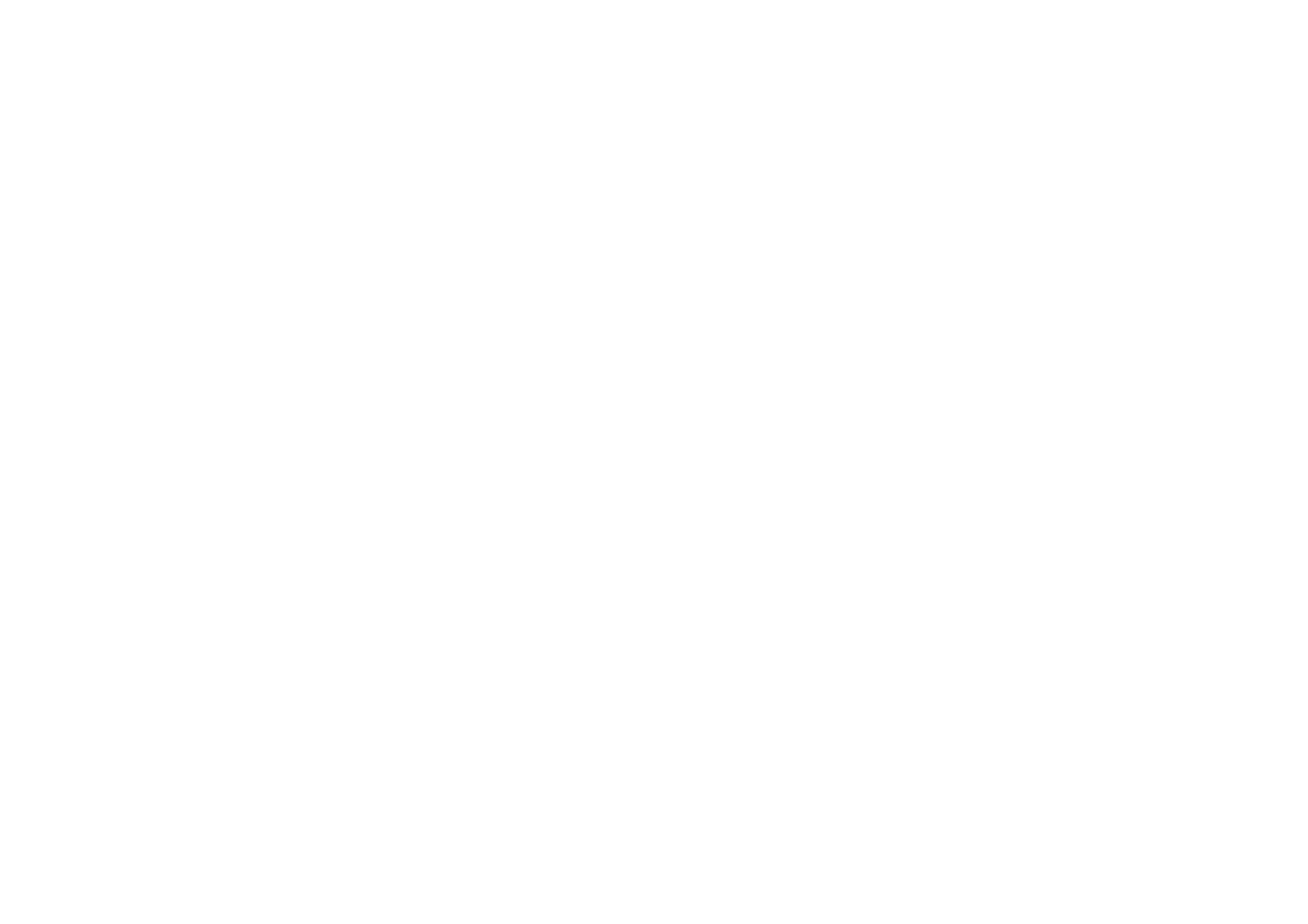# **Table 11.1 2008 - 2004Bed Utilization 2004 - 2008**

<span id="page-2-0"></span>

| <b>Description</b>      | 2008   | 2007   | 2006   | 2005   | 2004   |
|-------------------------|--------|--------|--------|--------|--------|
| Total admissions        | 4,331  | 3,924  | 3,589  | 3,606  | 3,570  |
| Total discharges        | 4,318  | 3,919  | 3,582  | 3,596  | 3,448  |
| Number of beds          | 61     | 57     | 57     | 57     | 57     |
| Bed days available      | 22,326 | 20,805 | 20,805 | 20,805 | 20,862 |
| Patient days-overnight  | 9,411  | 7,598  | 6,812  | 7,102  | 7,050  |
| Patients days $<$ 1 day | 2,005  | 1,849  | 1,745  | 1,768  | 1,606  |
| Total patients days     | 11,416 | 9,447  | 8,557  | 8,870  | 8,656  |
| Bed occupancy rate      | 51.1   | 45.4   | 41.1   | 42.6   | 41.5   |
| Turnover rate           | 70.8   | 68.8   | 62.8   | 63.1   | 60.5   |
| Turnover interval       | 2.5    | 2.9    | 3.4    | 3.3    | 3.5    |
| Average daily admission | 11.8   | 10.8   | 9.8    | 9.9    | 9.8    |
| Average daily discharge | 11.8   | 10.7   | 9.8    | 9.9    | 9.4    |
| Average length of stay  | 2.6    | 2.4    | 2.4    | 2.5    | 2.5    |

### **2008 - 2004 Table 11.2**

**Beds Distribution 2004 - 2008** 

| <b>Service</b>                   | 2008 | 2007      | 2006      | 2005      | 2004       |  |  |
|----------------------------------|------|-----------|-----------|-----------|------------|--|--|
| Day Case unit                    | 4    | <b>NA</b> | <b>NA</b> | <b>NA</b> | <b>NAI</b> |  |  |
| Private Ward (VIP)               |      |           | 2         | ≘         |            |  |  |
| Intensive care unit              | 4    | 4         | 4         | 4         |            |  |  |
| Medical / Surgical               | 29   | 29        | 29        | 29        | 29         |  |  |
| Obstetrics / Gynecology          | 22   | 22        | 22        | 22        | 22         |  |  |
| <b>Total</b>                     | 61   | 57        | 57        | 57        | 57         |  |  |
| Special Care Baby Unit / Nursery | 12   | 12        | 12        | 12        | 8          |  |  |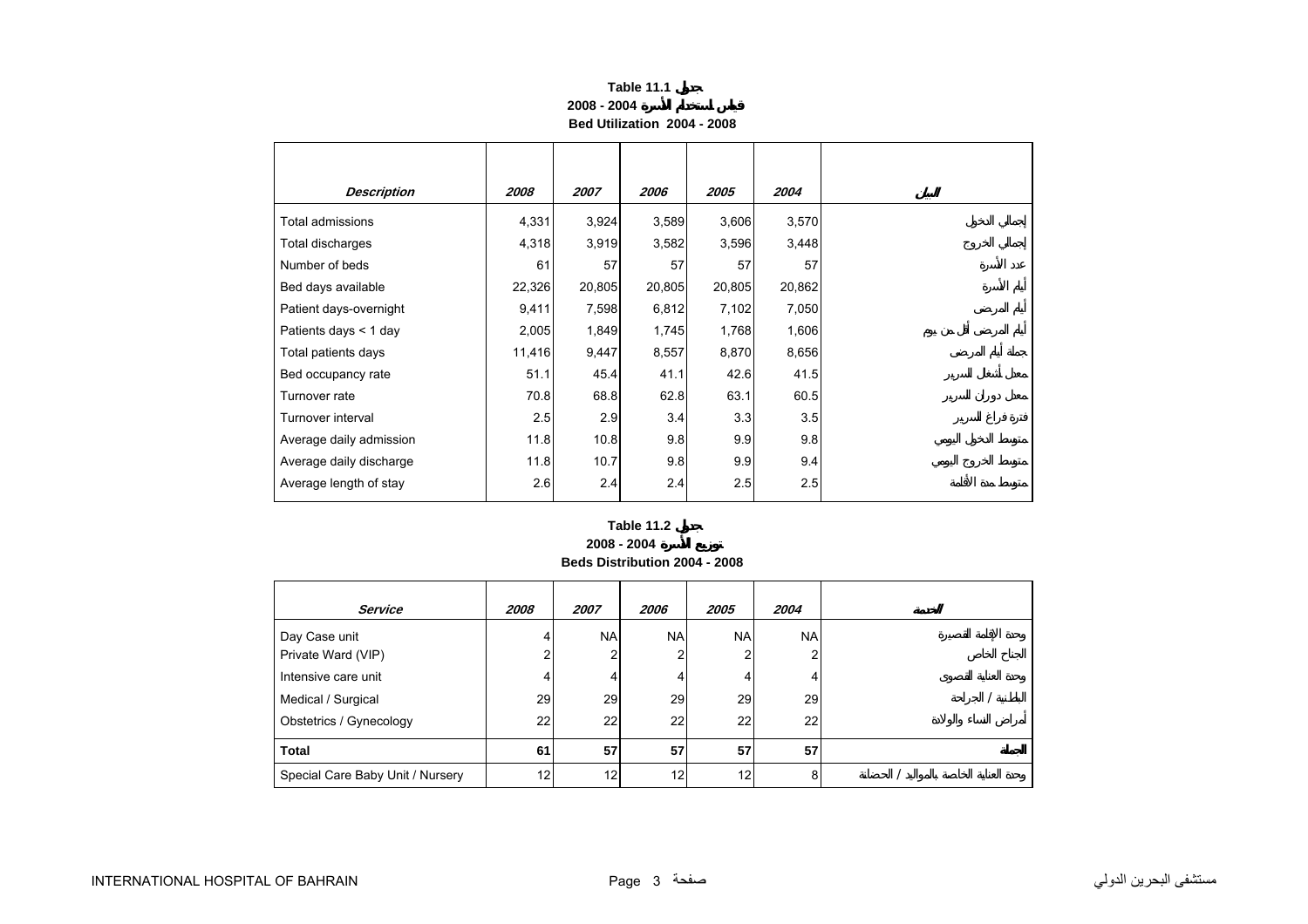**2008**

**Out-Patient Visits by Department, Nationality and Sex 2008** 

<span id="page-3-0"></span>

|                                  | <b>Total</b> |        |             | Non-Bahraini |        |             | <b>Bahraini</b> |        |             |  |
|----------------------------------|--------------|--------|-------------|--------------|--------|-------------|-----------------|--------|-------------|--|
|                                  |              |        |             |              |        |             |                 |        |             |  |
|                                  |              |        |             |              |        |             |                 |        |             |  |
| <b>Department</b>                | Total        | Female | <b>Male</b> | <b>Total</b> | Female | <b>Male</b> | <b>Total</b>    | Female | <b>Male</b> |  |
| A & E Clinic                     | 7,317        | 3,698  | 3,619       | 2,568        | 1,212  | 1,356       | 4,749           | 2,486  | 2,263       |  |
| Dental                           | 5,021        | 2,480  | 2,541       | 2,399        | 1,080  | 1,319       | 2,622           | 1,400  | 1,222       |  |
| Medical                          | 4,142        | 1,932  | 2,210       | 1,905        | 827    | 1,078       | 2,237           | 1,105  | 1,132       |  |
| Obstetrics & Gynecology / I.V.F. | 7,317        | 7,314  | 3           | 2,425        | 2,425  | <b>NA</b>   | 4,892           | 4,889  |             |  |
| Paediatrics                      | 22,491       | 10,223 | 12,268      | 8,708        | 3,997  | 4,711       | 13,783          | 6,226  | 7,557       |  |
| Surgical                         | 3,969        | 1,969  | 2,000       | 1,312        | 689    | 623         | 2,657           | 1,280  | 1,377       |  |
| Orthopedics                      | 7,269        | 3,307  | 3,962       | 2,687        | 1,185  | 1,502       | 4,582           | 2,122  | 2,460       |  |
| Ear, Nose & Throat               | 6,583        | 3,068  | 3,515       | 2,336        | 1,032  | 1,304       | 4,247           | 2,036  | 2,211       |  |
| Dermatology                      | 3,374        | 1,720  | 1,654       | 1,377        | 680    | 697         | 1,997           | 1,040  | 957         |  |
| Psychiatric                      | 2,296        | 1,148  | 1,148       | 603          | 308    | 295         | 1,693           | 840    | 853         |  |
| Ophthalmology                    | 3,958        | 2,041  | 1,944       | 1,718        | 817    | 901         | 2,240           | 1,197  | 1,043       |  |
| Neurology                        | 848          | 440    | 408         | 324          | 160    | 164         | 524             | 280    | 244         |  |
| <b>Plastic Surgery</b>           | 491          | 290    | 201         | 208          | 125    | 83          | 283             | 165    | 118         |  |
| Cardiology                       | 3,404        | 1,334  | 2,070       | 1,446        | 438    | 1,008       | 1,958           | 896    | 1,062       |  |
| Gastroenterology                 | 1,980        | 844    | 1,136       | 805          | 289    | 516         | 1,175           | 555    | 620         |  |
| Neurosurgery                     | 1,558        | 775    | 783         | 594          | 306    | 288         | 964             | 469    | 495         |  |
| Rheumatology                     | 2,058        | 1,291  | 767         | 776          | 392    | 384         | 1,282           | 899    | 383         |  |
| Respiratory (Pulmonology)        | 205          | 92     | 113         | 79           | 23     | 56          | 126             | 69     | 57          |  |
| Diabetology & Endocrinology      | 1,462        | 718    | 744         | 592          | 263    | 329         | 870             | 455    | 415         |  |
| <b>Total</b>                     | 85,743       | 44,684 | 41,086      | 32,862       | 16,248 | 16,614      | 52,881          | 28,409 | 24,472      |  |

*\* including three male cases were treated as I.V.F.* . *\**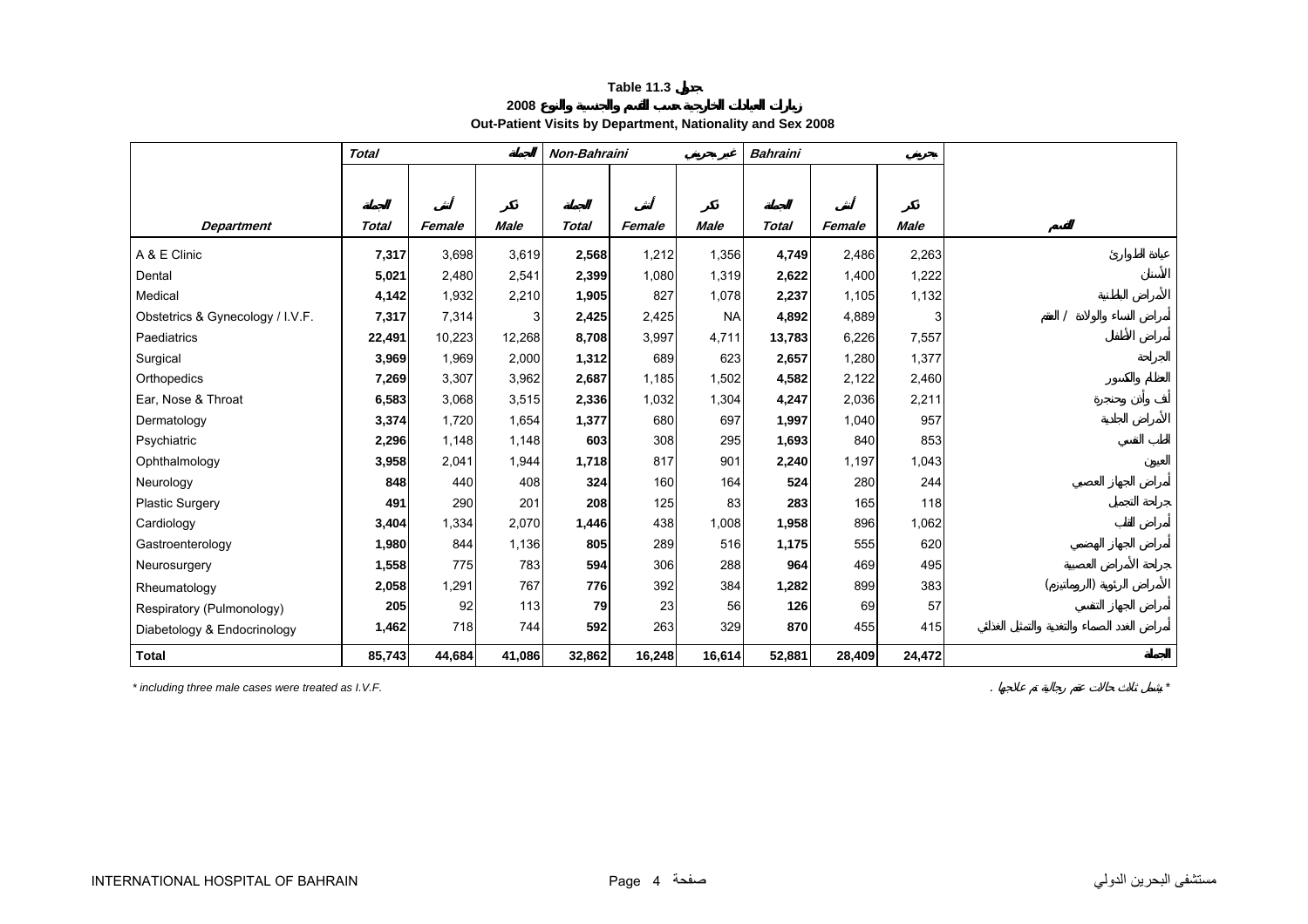| جدول Table 11.4                                                          |  |
|--------------------------------------------------------------------------|--|
| القوى العاملة بالمهن الطبية والمساندة حسب الفنة و الجنسية و النوع 2008   |  |
| Medical and Allied Health Manpower by Category, Nationality and Sex 2008 |  |

<span id="page-4-0"></span>

|                                                         | <b>Total</b> |        |                | Non-Bahraini |        |                 | <b>Bahraini</b> |        |      |  |
|---------------------------------------------------------|--------------|--------|----------------|--------------|--------|-----------------|-----------------|--------|------|--|
|                                                         |              |        |                |              |        |                 |                 |        |      |  |
| Category                                                | <b>Total</b> | Female | Male           | <b>Total</b> | Female | Male            | <b>Total</b>    | Female | Male |  |
|                                                         |              |        |                |              |        |                 |                 |        |      |  |
| Physicians                                              | 43           | 10     | 33             | 39           | 8      | 31              |                 | っ      |      |  |
| Dentists                                                |              |        |                |              |        |                 |                 |        |      |  |
| Pharmacists & Technicians                               |              |        | 5              |              |        |                 |                 |        |      |  |
| Nurses *                                                | 79           | 69     | 10             | 79           | 69     | 10 <sup>1</sup> |                 |        |      |  |
| <b>Practical Nurses</b>                                 | 52           | 50     | $\overline{2}$ | 41           | 39     | $\mathfrak{p}$  | 11              | 11     |      |  |
| Dental Hygienists & Technicians                         |              |        |                |              | 3      |                 |                 |        |      |  |
| Laboratory Technologists & Technicians                  |              | 3      |                |              |        |                 |                 |        |      |  |
| Radiographers & Technicians                             |              | 3      | 6              |              | 3      | 6               |                 |        |      |  |
| Physiotherapists, Occupational Therapists & Technicians |              | 3      |                |              |        |                 |                 |        |      |  |
| Anaesthesia Technician                                  |              |        |                |              |        |                 |                 |        |      |  |
| Electro Encephalograph                                  |              |        |                |              |        |                 |                 |        |      |  |
| Optical Technician                                      |              |        |                |              |        |                 |                 |        |      |  |

*\* Nurses excluding practical nurses and other grades below staff nurse .* . : *\**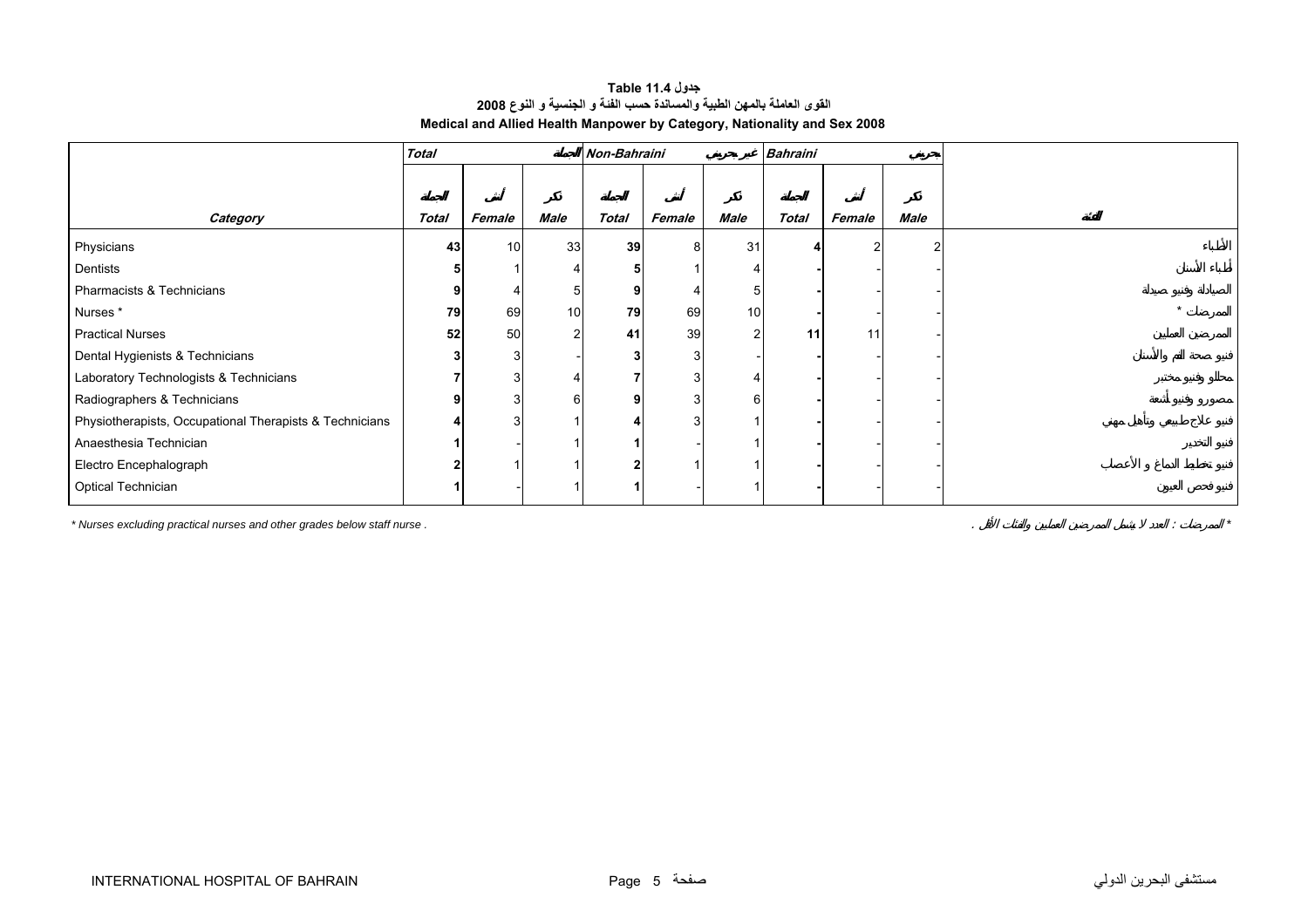**2008**

**Births by Nationality and Type of Delivery 2008** 

<span id="page-5-0"></span>

|                           |               |               |                   | <b>Live Births</b>   |               |                      |               |  |
|---------------------------|---------------|---------------|-------------------|----------------------|---------------|----------------------|---------------|--|
| <b>Births</b>             |               |               |                   | Premature            |               | <b>Full Term</b>     |               |  |
|                           |               |               |                   |                      |               |                      |               |  |
| Nationality / type        | <b>Total</b>  | <b>Still</b>  | <b>Total Live</b> | Congenital           | <b>Normal</b> | Congenital           | <b>Normal</b> |  |
| of delivery               | <b>Births</b> | <b>Births</b> | <b>Births</b>     | <b>Abnormalities</b> |               | <b>Abnormalities</b> |               |  |
| <b>Bahraini</b>           |               |               |                   |                      |               |                      |               |  |
| Normal Delivery           |               |               |                   |                      |               |                      |               |  |
| Vertex                    | 138           |               | 138               |                      | 3             | $\overline{2}$       | 133           |  |
| <b>Breech</b>             |               |               |                   |                      |               |                      |               |  |
|                           |               |               |                   |                      |               |                      |               |  |
| <b>Assisted Delivery</b>  |               |               |                   |                      |               |                      |               |  |
| Vacuum                    |               |               |                   |                      |               |                      |               |  |
| Forceps                   |               |               | 1                 |                      |               |                      | 1             |  |
| Caesarian section         | 102           |               | 102               |                      | 24            | 2                    | 76            |  |
| <b>Total Bahraini</b>     | 241           |               | 241               |                      | 27            | 4                    | 210           |  |
| Non-Bahraini              |               |               |                   |                      |               |                      |               |  |
| Normal Delivery           |               |               |                   |                      |               |                      |               |  |
| Vertex                    | 28            |               | 28                |                      |               | 3                    | 25            |  |
| <b>Breech</b>             |               |               |                   |                      |               |                      |               |  |
|                           |               |               |                   |                      |               |                      |               |  |
| <b>Assisted Delivery</b>  |               |               |                   |                      |               |                      |               |  |
| Vacuum                    |               |               |                   |                      |               |                      |               |  |
| Forceps                   |               |               |                   |                      |               |                      |               |  |
| Caesarian section         | 34            |               | 34                |                      | 5             |                      | 28            |  |
| <b>Total Non-Bahraini</b> | 62            |               | 62                | 1                    | 5             | 3                    | 53            |  |
| <b>Grand Total</b>        | 303           |               | 303               | 1                    | 32            | $\overline{7}$       | 263           |  |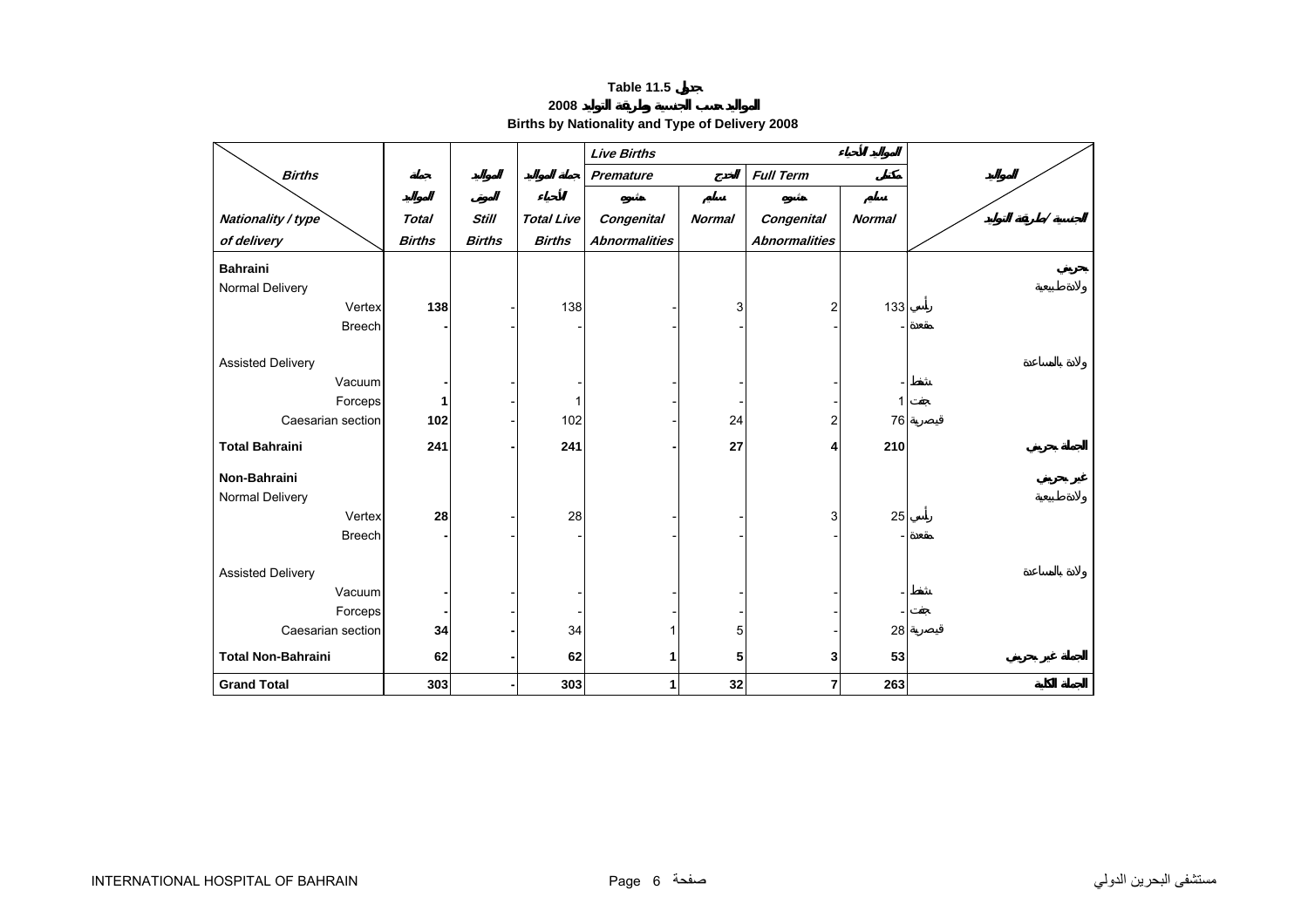# **2008**

# **Major and Minor Operations by Department 2008**

<span id="page-6-0"></span>

|                        | Procedure Type |                |       |
|------------------------|----------------|----------------|-------|
|                        |                |                |       |
|                        |                |                |       |
| <b>Department</b>      | <b>Total</b>   | Minor          | Major |
| <b>General Surgery</b> | 397            | 332            | 65    |
| Orthopedics & Fracture | 159            | 82             | 77    |
| Urology                | 210            | 169            | 41    |
| <b>Plastic Surgery</b> | 61             | 23             | 38    |
| Paediatrics            |                |                |       |
| Ear, Nose & Throat     | 233            | 41             | 192   |
| Opthalmology           | 99             | 37             | 62    |
| Gynecology             | 71             | 52             | 19    |
| Obstetrics             | 159            |                | 159   |
| Dental                 | 16             | $\overline{2}$ | 14    |
| Endoscopies            | 314            | 314            |       |
| <b>Total</b>           | 1,719          | 1,052          | 667   |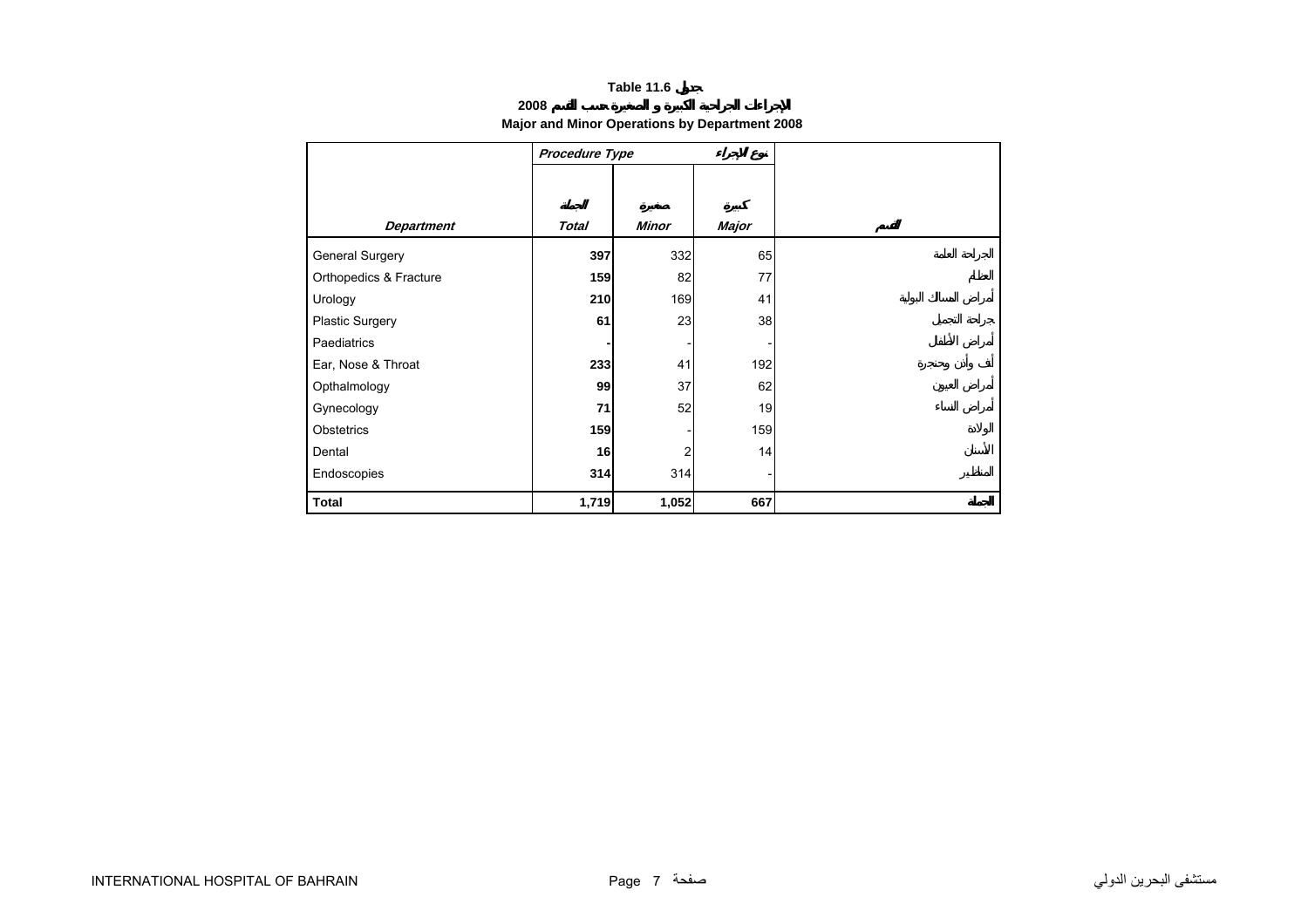# **2008Dental Treatment by Type of Treatment, Nationality and Sex 2008**

<span id="page-7-0"></span>

|                          | <b>Total</b> |        |             | Non-Bahraini |        |       | <b>Bahraini</b> |        |             |  |
|--------------------------|--------------|--------|-------------|--------------|--------|-------|-----------------|--------|-------------|--|
|                          |              |        |             |              |        |       |                 |        |             |  |
|                          |              |        |             |              |        |       |                 |        |             |  |
| <b>Type of Treatment</b> | <b>Total</b> | Female | <b>Male</b> | <b>Total</b> | Female | Male  | <b>Total</b>    | Female | <b>Male</b> |  |
| General treatment        | 1,907        | 944    | 963         | 876          | 405    | 471   | 1,031           | 539    | 492         |  |
| Gum treatment            | 101          | 38     | 63          | 55           | 21     | 34    | 46              | 17     | 29          |  |
| Nerve                    | 371          | 181    | 190         | 184          | 83     | 101   | 187             | 98     | 89          |  |
| Surgical treatment       | 186          | 101    | 85          | 84           | 37     | 47    | 102             | 64     | 38          |  |
| Filling                  | 1,636        | 774    | 862         | 806          | 319    | 487   | 830             | 455    | 375         |  |
| Extraction               | 292          | 111    | 181         | $132$        | 50     | 82    | 160             | 61     | 99          |  |
| Denture                  | 363          | 167    | 196         | 212          | 92     | 120   | 151             | 75     | 76          |  |
| Orthodontics             | 701          | 456    | 245         | 288          | 175    | 113   | 413             | 281    | 132         |  |
| <b>Total</b>             | 5,557        | 2,772  | 2,785       | 2,637        | 1,182  | 1,455 | 2,920           | 1,590  | 1,330       |  |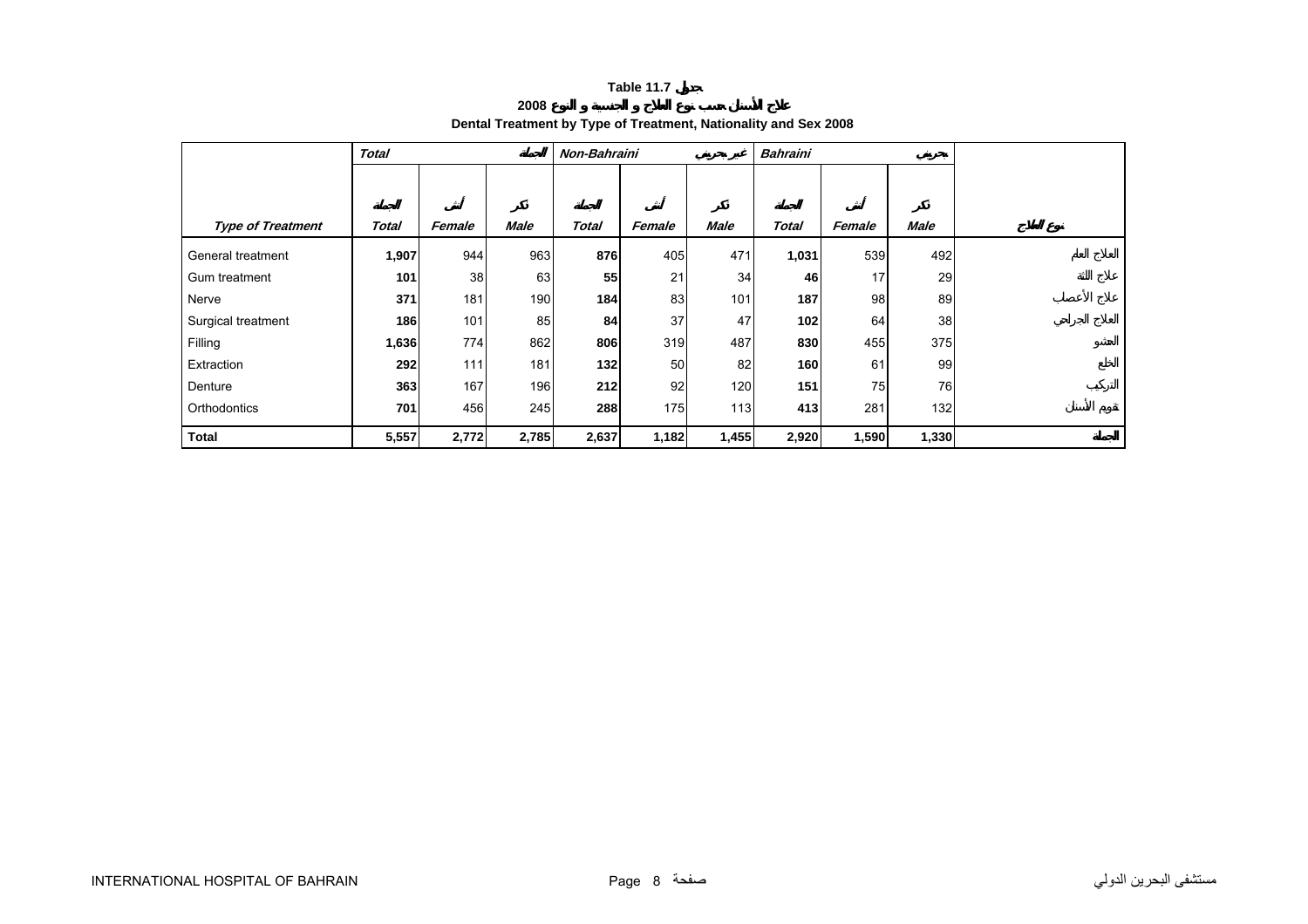**2008**

|  |  |  |  | Immunization by Type of Vaccine, Age Groups and Nationality 2008 |
|--|--|--|--|------------------------------------------------------------------|
|--|--|--|--|------------------------------------------------------------------|

<span id="page-8-0"></span>

|       | <b>Total</b>            |                 |              | $2 - 5$ years           |                 |              | $1 - 2$ years           |                          |              | <b>Below 1 year</b>     |                 |                            |                 |     |  |
|-------|-------------------------|-----------------|--------------|-------------------------|-----------------|--------------|-------------------------|--------------------------|--------------|-------------------------|-----------------|----------------------------|-----------------|-----|--|
|       |                         |                 |              |                         |                 |              |                         |                          |              |                         |                 |                            |                 |     |  |
| Total | Non-<br><b>Bahraini</b> | <b>Bahraini</b> | <b>Total</b> | Non-<br><b>Bahraini</b> | <b>Bahraini</b> | <b>Total</b> | Non-<br><b>Bahraini</b> | <b>Bahraini</b>          | <b>Total</b> | Non-<br><b>Bahraini</b> | <b>Bahraini</b> |                            | Type of vaccine |     |  |
|       |                         |                 |              |                         |                 |              |                         |                          |              |                         |                 | <b>Hepatitis B/DPT/HIB</b> |                 | 1() |  |
|       |                         |                 |              |                         |                 |              |                         |                          |              |                         |                 |                            | ( )             |     |  |
| 214   | 64                      | 150             |              |                         |                 |              |                         |                          | 214          | 64                      | 150             | Dose 1                     |                 |     |  |
| 183   | 56                      | 127             |              |                         |                 |              |                         |                          | 183          | 56                      | 127             | Dose 2                     |                 |     |  |
| 192   | 67                      | 125             |              |                         |                 |              |                         |                          | 192          | 67                      | 125             | Dose 3                     |                 |     |  |
| 211   | 75                      | 136             |              |                         |                 | 211          | 75                      | 136                      |              |                         |                 | Booster 1 dose             |                 |     |  |
| 119   | 55                      | 64              | 119          | 55                      | 64              |              |                         |                          |              |                         |                 | Booster 2 dose             |                 |     |  |
|       |                         |                 |              |                         |                 |              |                         |                          |              |                         |                 | <b>Poliomyelitis</b>       |                 |     |  |
| 188   | 55                      | 133             |              |                         |                 |              |                         |                          | 188          | 55                      | 133             | Dose 1                     |                 |     |  |
| 189   | 60                      | 129             |              |                         |                 |              |                         |                          | 189          | 60                      | 129             | Dose 2                     |                 |     |  |
| 191   | 68                      | 123             |              |                         |                 |              |                         | $\overline{\phantom{a}}$ | 191          | 68                      | 123             | Dose 3                     |                 |     |  |
| 211   | 71                      | 140             |              |                         |                 | 211          | 71                      | 140                      |              |                         |                 | Booster 1 dose             |                 |     |  |
| 127   | 55                      | 72              | 127          | 55                      | 72              |              |                         |                          |              |                         |                 | Booster 2 dose             |                 |     |  |
|       |                         |                 |              |                         |                 |              |                         |                          |              |                         |                 |                            |                 |     |  |
|       |                         |                 |              |                         |                 |              |                         |                          |              |                         |                 | Mumps, Measles, Rubella    |                 |     |  |
| 237   | 82                      | 155             |              |                         |                 | 237          | 82                      | 155                      |              |                         |                 | Dose 1                     |                 |     |  |
| 158   | 67                      | 91              | 158          | 67                      | 91              |              |                         |                          | <b>NA</b>    | <b>NA</b>               | <b>NA</b>       | Dose 2                     |                 |     |  |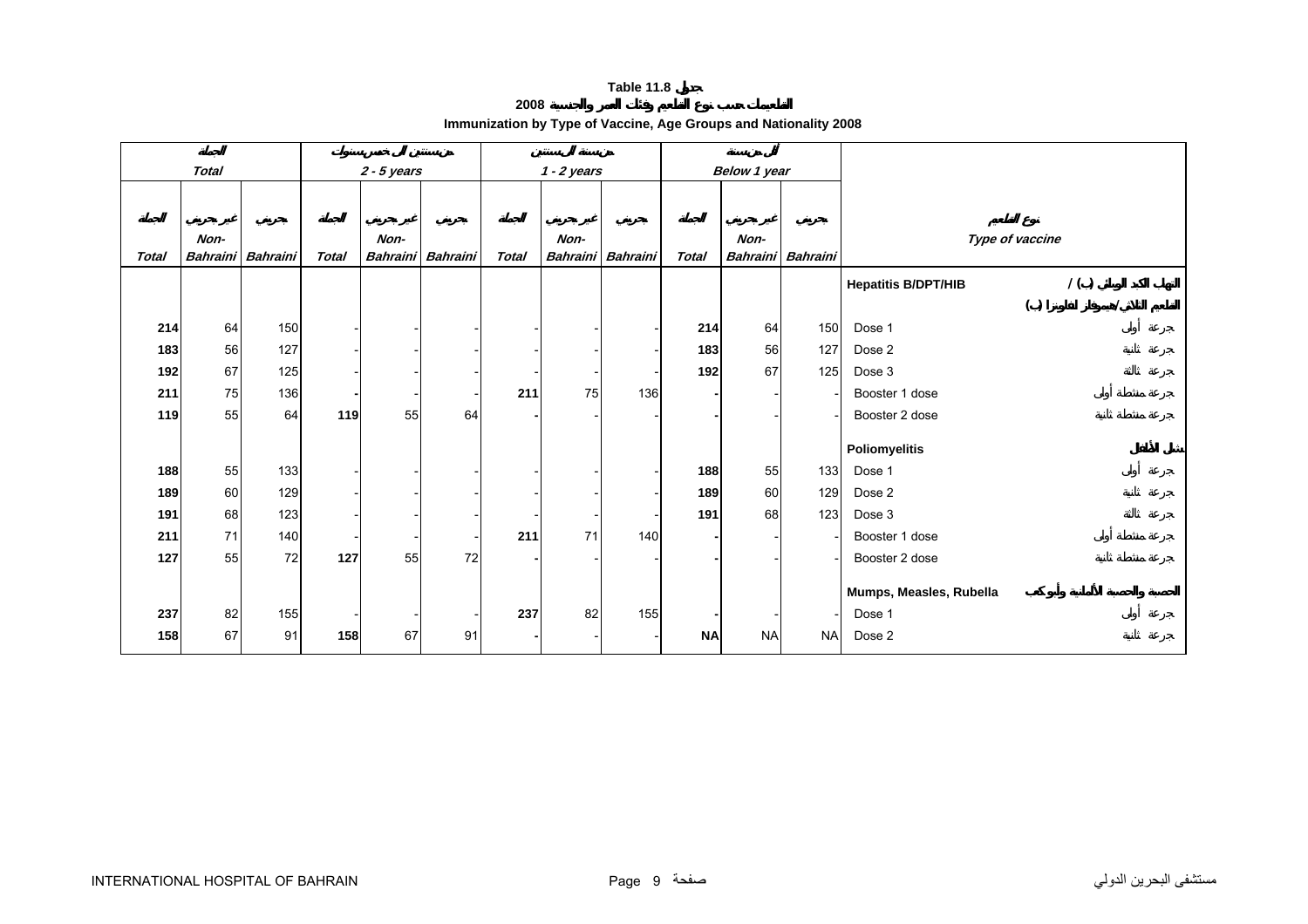# **والجنسية والنوع <sup>2008</sup> Laboratory Tests by Type of Test, Nationality and Sex 2008**

<span id="page-9-0"></span>

|                                         | <b>Total</b> |        |        |        | Non-Bahraini<br><b>Bahraini</b> |             |              |        |        |
|-----------------------------------------|--------------|--------|--------|--------|---------------------------------|-------------|--------------|--------|--------|
|                                         |              |        |        |        |                                 |             |              |        |        |
|                                         |              |        |        |        |                                 |             |              |        |        |
| <b>Type of Test</b>                     | Total        | Female | Male   | Total  | Female                          | <b>Male</b> | <b>Total</b> | Female | Male   |
| Clinical chemistry of blood             | 39,829       | 19,226 | 20,603 | 15,122 | 5,796                           | 9,326       | 24,707       | 13,430 | 11,277 |
| Clinical chemistry of other body fluids | 32           | 12     | 20     | 10     | 3                               |             | 22           | 9      | 13     |
| Chemical function tests                 |              |        |        |        |                                 |             |              |        |        |
| Endocrine function tests & enzymes      | 9,345        | 5,565  | 3,780  | 4,254  | 2,395                           | 1,859       | 5,091        | 3,170  | 1,921  |
| Microbiology                            | 7,999        | 4,504  | 3,495  | 3,068  | 1,610                           | 1,458       | 4,931        | 2,894  | 2,037  |
| Serology & immunology                   | 10,142       | 5,844  | 4,298  | 3,772  | 2,064                           | 1,708       | 6,370        | 3,780  | 2,590  |
| Mycology & parasitology                 | 2,687        | 1,167  | 1,520  | 1,011  | 409                             | 602         | 1,676        | 758    | 918    |
| Haematology                             | 20,888       | 10,982 | 9,906  | 7,223  | 3,508                           | 3,715       | 13,665       | 7,474  | 6,191  |
| General pathology                       | 1,645        | 1,211  | 434    | 644    | 481                             | 163         | 1,001        | 730    | 271    |
| Other laboratories tests                | 9,581        | 4,617  | 4,964  | 3,616  | 1,624                           | 1,992       | 5,965        | 2,993  | 2,972  |
| <b>Total</b>                            | 102,148      | 53,128 | 49,020 | 38,720 | 17,890                          | 20,830      | 63,428       | 35,238 | 28,190 |

#### **Table 11.10**

**2008**

## **Radiology Procedures by Type of Procedure, Nationality and Sex 2008**

|                                 | <b>Total</b> |        |       | Non-Bahraini |        |                 | <b>Bahraini</b> |               |             |  |
|---------------------------------|--------------|--------|-------|--------------|--------|-----------------|-----------------|---------------|-------------|--|
|                                 |              |        |       |              |        |                 |                 |               |             |  |
|                                 |              |        |       |              |        |                 |                 |               |             |  |
| <b>Type of Procedure</b>        | Total        | Female | Male  | Total        | Female | <b>Male</b>     | Total           | <b>Female</b> | <b>Male</b> |  |
| Plain & general radiography     | 9,711        | 4.611  | 5,100 | 3,962        | 1,849  | 2,113           | 5,749           | 2,762         | 2,987       |  |
| Radiography with contrast media | 121          | 31     | 90    | 42           | 9      | 33 <sup>1</sup> | 79              | 22            | 57          |  |
| Total                           | 9,832        | 4,642  | 5,190 | 4,004        | 1,858  | 2,146           | 5,828           | 2,784         | 3,044       |  |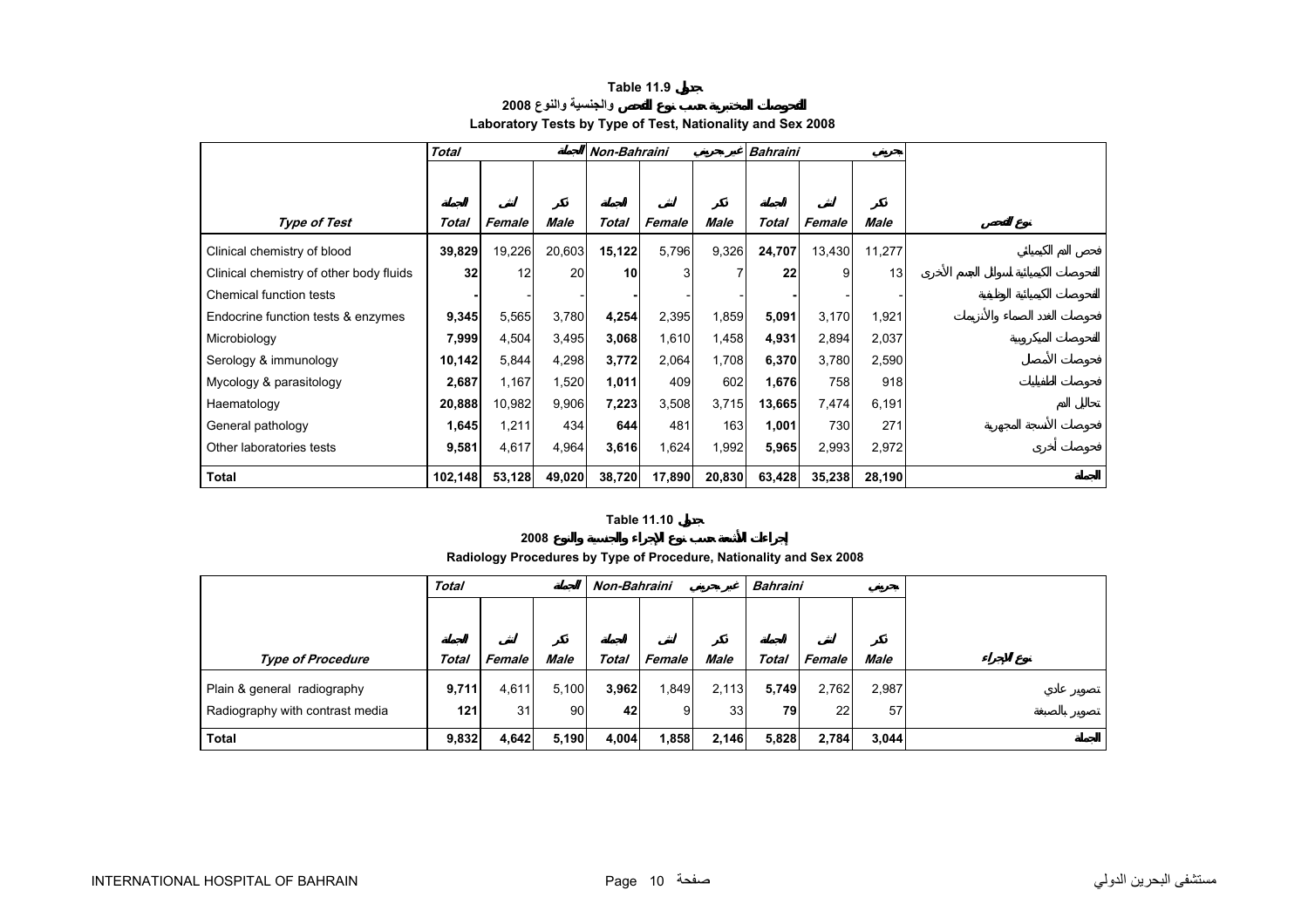**2008 - 2004**

# **Laboratory Tests by Type of Test 2004 - 2008**

<span id="page-10-0"></span>

| <b>Type of Test</b>                     | 2008    | 2007   | 2006   | 2005   | 2004   |
|-----------------------------------------|---------|--------|--------|--------|--------|
| Clinical chemistry of blood             | 39,829  | 24,549 | 30,934 | 21,452 | 15,826 |
| Clinical chemistry of other body fluids | 32      | 5,197  | 4,960  | 2,773  | 3,839  |
| Chemical function tests                 |         | 4,553  | 1,961  | 1,786  | 2,634  |
| Endocrine function tests & enzymes      | 9,345   | 10,999 | 2,029  | 2,368  | 5,106  |
| Microbiology                            | 7,999   | 7,470  | 8,105  | 929    | 7,142  |
| Serology & immunology                   | 10,142  | 8,515  | 8,724  | 13,187 | 5,235  |
| Mycology & parasitology                 | 2,687   | 2,646  | 3,043  | 7,117  | 1,764  |
| Haematology                             | 20,888  | 19,199 | 21,849 | 14,841 | 14,141 |
| General pathology                       | 1,645   | 1,651  | 1,386  | 929    | 1,153  |
| Other laboratories tests                | 9,581   | 4,643  | 4,540  | 7,273  | 328    |
| <b>Total</b>                            | 102,148 | 89,422 | 87,531 | 72,655 | 57,168 |

#### **Table 11.12**

#### **2008 - 2004**

**Radiology Procedures by Type of Procedure 2004 - 2008**

| <b>Type of Procedure</b>                                       | 2008         | 2007         | 2006         | 2005            | 2004          |  |
|----------------------------------------------------------------|--------------|--------------|--------------|-----------------|---------------|--|
| Plain & general radiography<br>Radiography with contrast media | 9,711<br>121 | 8,002<br>118 | 8,809<br>148 | 11,041<br>3,658 | .<br>$\cdots$ |  |
| <b>Total</b>                                                   | 9,832        | 8,120        | 8,957        | 14,699          | $\cdots$      |  |